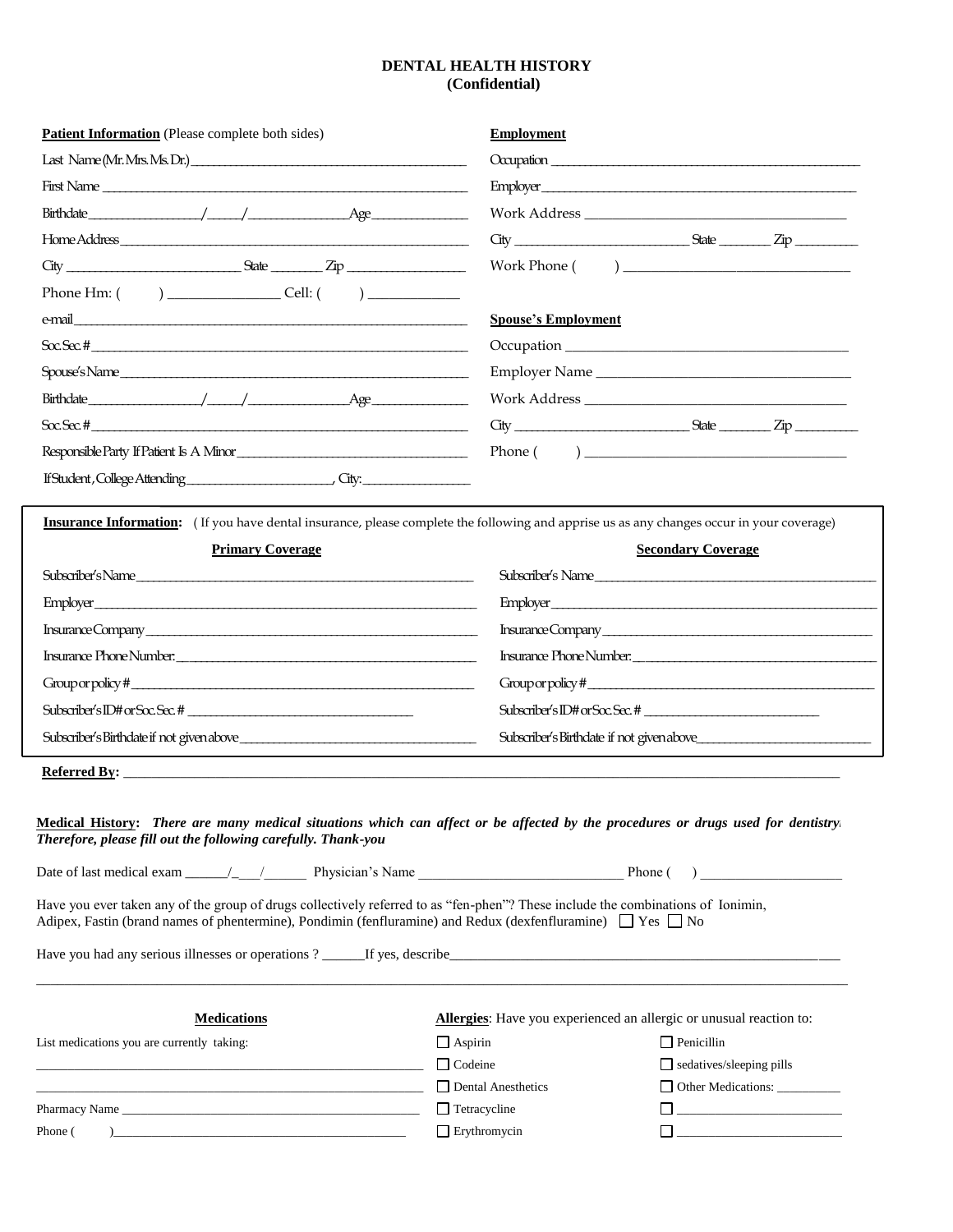| Do you have or have you had any of the following                                                                                                                                                                                                                                                                                                                                                                                 |                                                                                                                                                                                                                                                             |                                                                                                                                                                                                                                                         |                                                                                                                                                                                                                     |                                                                                                                                                                                                                                                                                                                                                                                                                                                                                                                                                                                                                                                                                                                                                                                                                                                                                                                                                                                                                                                                                                                                                                                                                                                                                                                      |        |                                                                                                                                                                                                                                                  |                                                                                                                                                                                                                                                                                                                    |                                                                                                                                                                                                                            |
|----------------------------------------------------------------------------------------------------------------------------------------------------------------------------------------------------------------------------------------------------------------------------------------------------------------------------------------------------------------------------------------------------------------------------------|-------------------------------------------------------------------------------------------------------------------------------------------------------------------------------------------------------------------------------------------------------------|---------------------------------------------------------------------------------------------------------------------------------------------------------------------------------------------------------------------------------------------------------|---------------------------------------------------------------------------------------------------------------------------------------------------------------------------------------------------------------------|----------------------------------------------------------------------------------------------------------------------------------------------------------------------------------------------------------------------------------------------------------------------------------------------------------------------------------------------------------------------------------------------------------------------------------------------------------------------------------------------------------------------------------------------------------------------------------------------------------------------------------------------------------------------------------------------------------------------------------------------------------------------------------------------------------------------------------------------------------------------------------------------------------------------------------------------------------------------------------------------------------------------------------------------------------------------------------------------------------------------------------------------------------------------------------------------------------------------------------------------------------------------------------------------------------------------|--------|--------------------------------------------------------------------------------------------------------------------------------------------------------------------------------------------------------------------------------------------------|--------------------------------------------------------------------------------------------------------------------------------------------------------------------------------------------------------------------------------------------------------------------------------------------------------------------|----------------------------------------------------------------------------------------------------------------------------------------------------------------------------------------------------------------------------|
| Asthma<br>Allergy<br>Diabetes<br>Hepatitis<br>Jaundice<br>Anemia<br>Stroke<br>Arthritis<br>Seizures<br>Glaucoma<br>Arteriosclerosis<br>Contact lenses<br>Venereal Disease<br>Ulcer<br>Chemotherapy                                                                                                                                                                                                                               | Yes No<br>$\Box$<br>⊔<br>$\Box$<br>□<br>□<br>$\Box$<br>□<br>$\mathbb{R}^n$<br>$\Box$<br>$\Box$<br>□<br>$\mathsf{L}$<br>$\Box$<br>$\Box$<br>$\Box$<br>$\mathsf{L}$<br>$\Box$<br>$\Box$<br>□<br>$\Box$<br>□<br>$\Box$<br>$\Box$<br>$\Box$<br>□<br>$\Box$<br>П | Tuberculosis<br>Thyroid Trouble<br>Sinus Trouble<br>Kidney Trouble<br><b>Heart Trouble</b><br>Liver Trouble<br>Prosthetic valve<br>Heart Murmur<br>Epilepsy<br>Herpes<br>Swollen ankles<br>Chest pain<br>Emphysema<br>Scarlet Fever<br>Prosthetic Joint | Yes No<br>$\Box$<br>U<br>$\Box$<br>□<br>□<br>ப<br>□<br>□<br>□<br>$\Box$<br>□<br>□<br>⊔<br>$\Box$<br>$\Box$<br>□<br>□<br>□<br>□<br>⊔<br>$\Box$<br>⊔<br>□<br>□<br>$\Box$<br>□<br>$\Box$<br>$\Box$<br>$\Box$<br>$\Box$ | Low Blood Pressure<br><b>High Blood Pressure</b><br><b>Blood transfusions</b><br>Prolonged Bleeding<br>Radiation Therapy<br>Psychiatric Care<br><b>Rheumatic Fever</b><br><b>Fainting Spells</b><br>Persistent Cough<br>Tumor Benign/Malign<br>Shortness of breath<br>Hives, skin rash, hay fever<br>Head or Neck Injuries<br><b>HIV</b> Positive<br>Substance abuse (alcohol, drugs)                                                                                                                                                                                                                                                                                                                                                                                                                                                                                                                                                                                                                                                                                                                                                                                                                                                                                                                                | ப<br>□ | <b>Yes No</b><br>$\Box$<br>$\Box$<br>ΙI<br>$\Box$<br>ப<br>$\Box$<br>L<br>$\Box$<br>$\Box$<br>$\Box$<br>⊔<br>□<br>⊔<br>$\Box$<br>□<br>$\Box$<br>$\Box$<br>$\Box$<br>$\mathsf{L}$<br>$\Box$<br>□<br>$\Box$<br>$\Box$<br>$\Box$<br>$\Box$<br>$\Box$ | Are You<br>Often thirsty<br>Urinating 6+/day<br>Often exhausted<br>A Smoker<br>Generally nervous<br>Often unhappy/depressed<br>If Female, are you now<br>Pregnant<br>Taking birth control pills<br>Presently in menopause<br>Past menopause<br>Male<br>Prostate Disorders                                          | Yes No<br>$\Box$<br>$\Box$<br>ΙI<br>$\Box$<br>$\overline{\phantom{a}}$<br>$\Box$<br>LI<br>$\Box$<br>□<br>$\Box$<br>ப<br><b>Yes No</b><br>$\Box$<br>ப<br>$\Box$<br>$\Box$<br>$\Box$<br>Ш<br>□<br>$\Box$<br>Yes No<br>П<br>U |
| <b>Dental History</b>                                                                                                                                                                                                                                                                                                                                                                                                            |                                                                                                                                                                                                                                                             |                                                                                                                                                                                                                                                         |                                                                                                                                                                                                                     |                                                                                                                                                                                                                                                                                                                                                                                                                                                                                                                                                                                                                                                                                                                                                                                                                                                                                                                                                                                                                                                                                                                                                                                                                                                                                                                      |        |                                                                                                                                                                                                                                                  |                                                                                                                                                                                                                                                                                                                    |                                                                                                                                                                                                                            |
| Last Dental Exam $\frac{\sqrt{1-\frac{1}{2}}}{\sqrt{1-\frac{1}{2}}}}$<br>How often do you have your teeth cleaned?                                                                                                                                                                                                                                                                                                               |                                                                                                                                                                                                                                                             |                                                                                                                                                                                                                                                         |                                                                                                                                                                                                                     | Former Dentist<br>$\Box$ 3 months $\Box$ 4 months<br>$\Box$ 6 months $\Box$ 1 year                                                                                                                                                                                                                                                                                                                                                                                                                                                                                                                                                                                                                                                                                                                                                                                                                                                                                                                                                                                                                                                                                                                                                                                                                                   |        |                                                                                                                                                                                                                                                  | Phone (                                                                                                                                                                                                                                                                                                            |                                                                                                                                                                                                                            |
| Do you have or do you use any of the following<br>□ Teeth sensitive to cold, heat, sweets or pressure<br>Bleeding Gums. How long?<br>□ Food impaction (collection between teeth)<br>$\Box$ Clenching or Grinding<br>$\Box$ Burning of tongue<br>$\Box$ Swelling or lumps in mouth<br>Frequent blisters on lips or mouth<br>□<br>□<br>Interdental stimulators<br>$\Box$ Fluoride supplements<br><b>Consent:</b> I, (patient name) |                                                                                                                                                                                                                                                             |                                                                                                                                                                                                                                                         | $\Box$<br>$\Box$                                                                                                                                                                                                    | $\Box$ Pain around ear<br>Unusual sounds in ear when eating<br>Unhappy with appearance<br>Bad breath<br>Unpleasant taste<br>Unfavorable dental experience<br>Complications from extraction(s)<br>Water jet device<br>T.M.J. (jaws) treatment<br>_______________________________, hereby authorize Dr. Fella Benyammi to take necessary<br>X-Rays, study models, photographs or any other diagnostic aids deemed appropriate by Dr. Fella Benyammi to make a thorough diagnosis of<br>my dental needs. I also authorize Dr. Fella Benyammi to perform any and all forms of treatment, medication and therapy that may be indicated<br>in connection with me and further authorize and consent that Dr. Fella Benyammi may use employees for assistance as she deems fit. I also<br>understand the use of anesthetic agents embodies a certain risk. I recognize that I am financially responsible for any services rendered to me or<br>my dependents at this office. I understand that payment is due and payable at the time of service unless financial arrangements have been made.<br>As a special service to me, insurance claims may be prepared and submitted on my behalf. I hereby authorize this office to release any<br>information to my insurance company that is needed for the filling of my claims. |        | $\Box$ Mouth breathing<br>Dental floss                                                                                                                                                                                                           | <b>Periodontal treatment</b><br>Orthodontic treatment<br>□ Oral habits, i.e. fingernail biting, cheek biting, etc<br>$\Box$ Texture of toothbrush $\Box$ soft $\Box$ medium $\Box$ hard<br>Frequency of brushing ____________ per day<br>$\Box$ Disclosing tablets or solution<br>□ Loose teeth or broken fillings |                                                                                                                                                                                                                            |
|                                                                                                                                                                                                                                                                                                                                                                                                                                  |                                                                                                                                                                                                                                                             |                                                                                                                                                                                                                                                         |                                                                                                                                                                                                                     |                                                                                                                                                                                                                                                                                                                                                                                                                                                                                                                                                                                                                                                                                                                                                                                                                                                                                                                                                                                                                                                                                                                                                                                                                                                                                                                      |        |                                                                                                                                                                                                                                                  |                                                                                                                                                                                                                                                                                                                    |                                                                                                                                                                                                                            |
|                                                                                                                                                                                                                                                                                                                                                                                                                                  |                                                                                                                                                                                                                                                             |                                                                                                                                                                                                                                                         |                                                                                                                                                                                                                     |                                                                                                                                                                                                                                                                                                                                                                                                                                                                                                                                                                                                                                                                                                                                                                                                                                                                                                                                                                                                                                                                                                                                                                                                                                                                                                                      |        |                                                                                                                                                                                                                                                  |                                                                                                                                                                                                                                                                                                                    |                                                                                                                                                                                                                            |
|                                                                                                                                                                                                                                                                                                                                                                                                                                  |                                                                                                                                                                                                                                                             |                                                                                                                                                                                                                                                         |                                                                                                                                                                                                                     |                                                                                                                                                                                                                                                                                                                                                                                                                                                                                                                                                                                                                                                                                                                                                                                                                                                                                                                                                                                                                                                                                                                                                                                                                                                                                                                      |        |                                                                                                                                                                                                                                                  |                                                                                                                                                                                                                                                                                                                    |                                                                                                                                                                                                                            |
| <b>Patient Acknowledgement of Receipt of the Dental Materials Fact Sheet</b><br>received from Fella Benyammi, DDS, a copy of the Dental Materials<br>Fact Sheet dated October, 2001.                                                                                                                                                                                                                                             |                                                                                                                                                                                                                                                             |                                                                                                                                                                                                                                                         |                                                                                                                                                                                                                     |                                                                                                                                                                                                                                                                                                                                                                                                                                                                                                                                                                                                                                                                                                                                                                                                                                                                                                                                                                                                                                                                                                                                                                                                                                                                                                                      |        |                                                                                                                                                                                                                                                  |                                                                                                                                                                                                                                                                                                                    |                                                                                                                                                                                                                            |